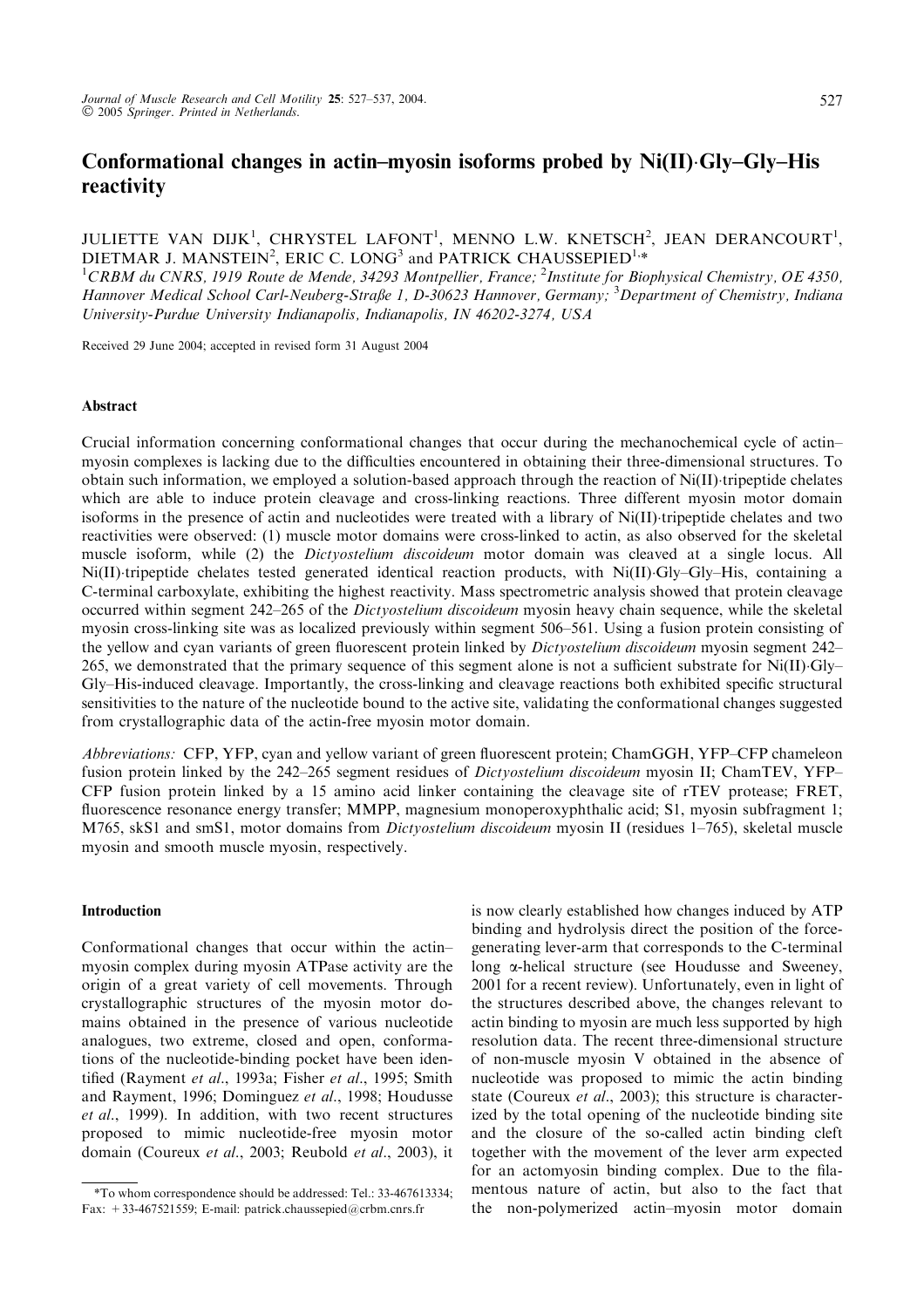

complexes are inactive (Lheureux and Chaussepied, 1995), we do not expect a high resolution structure of an actin–myosin complex soon. To assist, therefore, in confirming the data obtained with the nucleotide-free myosin motor domain, and its relevance to actin binding, we have taken a solution-based approach to examine actin–myosin complexes through the use of  $Ni(II)$  $·$ Gly–Gly–His metallopeptides.

Peptides of the general form Xaa–Xaa–His bind avidly to Cu(II) or Ni(II) forming 1:1 complexes via their terminal amines, two intervening deprotonated amides and the His imidazole (Harford and Sarkar, 1997). The tripeptide nickel chelates so-formed exhibit reactivities that can be applied as tools in the biochemical analysis of protein–nucleic acid and protein–protein interactions. For example, Gly–Gly–His fused to DNA binding proteins (or motifs) promote rapid and efficient DNA cleavage specifically at their DNA binding sites in the presence of Ni(II) and a strong oxidant (Mack and Dervan, 1990; 1992; Nagaoka et al., 1994; Harford et al., 1996; Long et al., 2003). Along with nucleic acid modification, intra- and inter-molecular protein crosslinking reactions are observed in vitro by adding  $Ni(II)$  $Gly-Gly-His$  under oxidative conditions to a protein (or a protein mixture) or by fusing the tripeptide to a recombinant protein (Brown et al., 1995; 1998; Bertrand *et al.*, 1997). In addition to these two reactions, Cuenoud *et al.*, reported that  $Ni(II)$  Gly–Gly–His cleaves calmodulin at a single locus when the reagent is attached either to trifluoroperazine, a calmodulin binding inhibitor, or to the single cysteine of calmodulin (Cuenoud et al., 1992).

In general, Ni(II)·Gly-Gly-His-derived metallo peptides are reactive either in the presence of molecular oxygen (Bal et al., 1994) or upon activation with exogenous oxidants leading to a non-diffusible radical species that, in the case of DNA substrates (Liang et al., 1998), can abstract a C4'-hydrogen atom from the deoxyribose backbone. During protein cross-linking reactions,  $Ni(II)$  Gly–Gly–His is proposed to target primary aromatic amino acids (Brown et al., 1995), making it a very attractive reagent since most available zero-length protein cross-linkers involve nucleophilic amino acids. As an example, Ni(II)·Gly-Gly-His was used to investigate the hydrophobic interface between actin and skeletal muscle myosin subfragment 1 (skS1) (Bertrand et al., 1997); upon their reaction, a covalent actin–skS1 complex was formed. Interestingly, the actin and/or skS1 residues cross-linked in this complex vary depending on the nature of the nucleotide bound to the active site of S1. Ni(II) $-Gly$ – $Gly$ –His was thus able to

reveal conformational changes not described previously in the hydrophobic actomyosin interface during ATP hydrolysis (Geeves and Conibear, 1995; Van Dijk et al., 1998).

In the present work, the reaction of tripeptide nickel chelates was applied to two additional myosin isoforms, smooth muscle myosin and Dictyostelium discoideum myosin II. Further, the reactivity of the metallotri peptide was examined by using two tripeptide libraries of the general form Xaa–Xaa–His employed previously to improve DNA cleavage (Huang et al., 1999). The results showed that  $Ni(II)$  Gly–Gly–His, which remained the most reactive metallotripeptide, induces cross-linking between actin and muscle myosin motor domains and a cleavage of the Dictyostelium discoideum motor domain regardless of the presence of actin. Cleavage occurred at a very specific site within the Dictyostelium discoideum myosin heavy chain which differs from the site involved in muscle S1 cross-linking with actin, but both cross-linking and cleavage reactions were found to be sensitive to the nature of the nucleotide bound to the active site. These results provide information on conformational changes that occur in the various S1 isoforms during the mechanochemical cycle of the actomyosin complexes and, in a more general way, show the benefit of using  $Ni(II)$  metallopeptide reactions to investigate conformational changes in proteins during active turnover.

## Materials and methods

#### Purification of muscle proteins

Rabbit skeletal F-actin was prepared from acetone powder and further purified by two cycles of polymerization–depolymerization (Eisenberg and Kielley, 1974). Skeletal muscle myosin subfragment 1 (skS1) was prepared from rabbit muscle after chymotryptic digestion of myosin filaments (Offer et al., 1973; Weeds and Taylor, 1975). Smooth muscle myosin subfragment 1 (smS1) was prepared after papain proteolysis of chicken gizzard muscle myosin, as reported (Marianne-Pepin et al., 1983). Protein concentrations were determined spectrophotometrically using extinction coefficients of  $A^{1\%}$ <sub>280 nm</sub>=11.0 cm<sup>-1</sup> for actin, 5.7 cm<sup>-1</sup> for skeletal muscle myosin,  $7.5 \text{ cm}^{-1}$  for skS1, and  $4.5 \text{ cm}^{-1}$  for smooth muscle myosin. The concentration of smS1 was estimated by the method of Bradford (Bradford, 1976). The molecular masses used were 42, 500, 115 and 135 kDa for actin, skeletal muscle myosin, skS1 and smS1 respectively.

### Production and purification of recombinant proteins

The Dictyostelium discoideum motor domain (M765, corresponding to residues 1–765) fused to a polyhistidine tag was expressed in Dictyostelium discoideum and purified as described by Manstein and Hunt (Manstein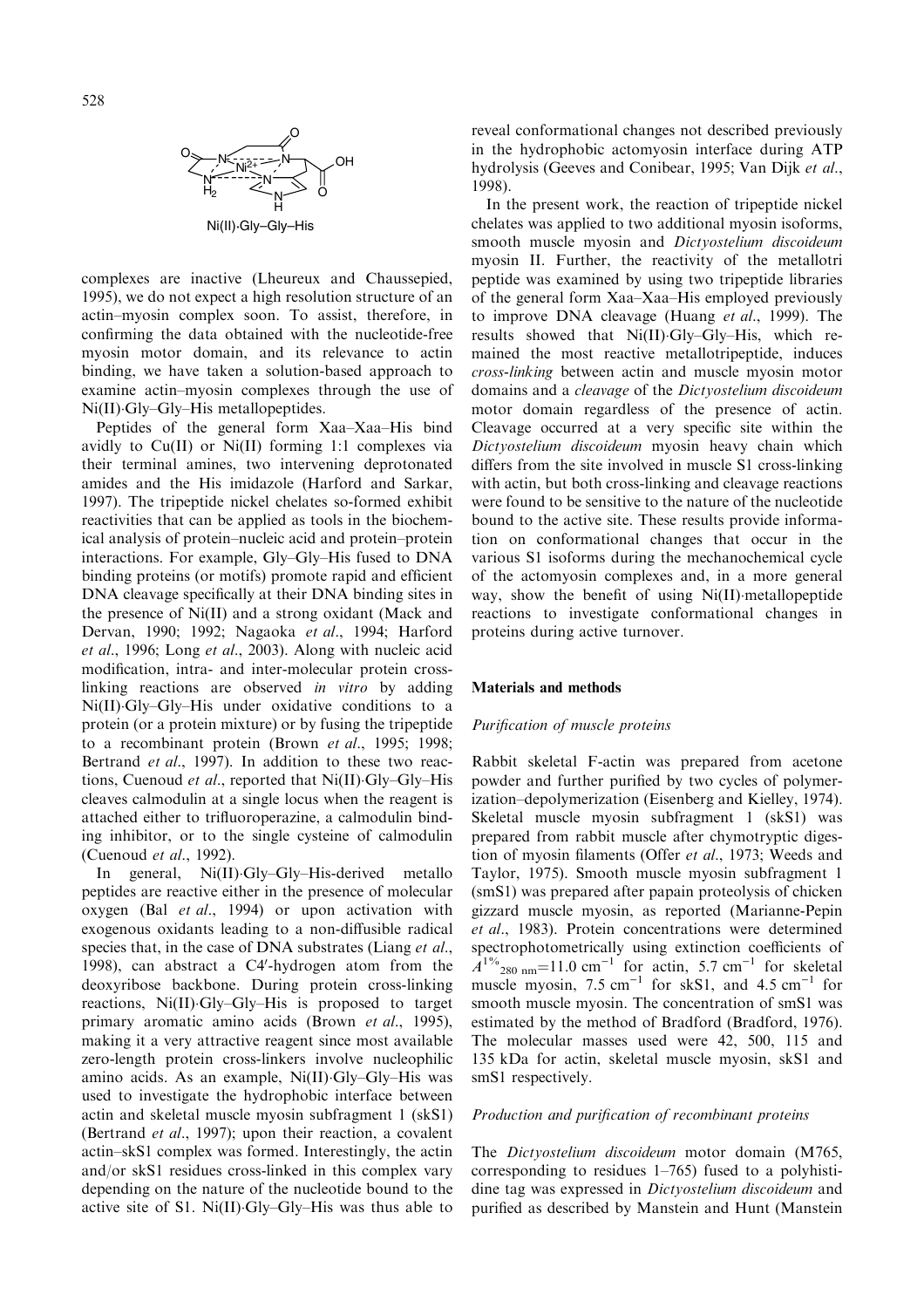and Hunt, 1995). A plasmid encoding FLAG-tagged M765 was generated by subcloning M765 into vector PDXA-3FLAG, as described (Knetsch et al., 2003). FLAG-tagged M765 was transformed and expressed into Dictyostelium and purified using an anti-FLAG-M2-agarose column and 3XFLAG peptide was used for elution. The concentration of M765 was estimated by the method of Bradford (Bradford, 1976) using a molecular mass of 88 kDa.

Multistep cloning strategies were used to create fusion proteins of YFP and CFP linked by segment 242–265 of M765 (ChamGGH) or by the rTEV target site (Cham-TEV). The coding sequence of YFP was amplified from pEYFP-N1 (Clontech) by PCR and cloned between the Nhe 1 and Hind III restriction sites of pECFP-N1 (Clontech). A DNA fragment encoding the linker region (amino acid sequence, FIEIQFNNAGFISGASIQSY LLEK for ChamGGH and IEGRENLYFQGD for ChamTEV) was inserted between the Hind III and Bam H1 restriction sites located between YFP and CFP. The constructs generated were cloned into the Nhe 1 and Not 1 restriction sites of the bacterial expression vector pET28c (Invitrogen) downstream of the polyhistidine tag. Final constructs were transformed and expressed into Escherichia coli BL21(DE3). Purification was performed by Niaffinity on Ni-NTA superflow from Qiagen according to the manufacturer's procedure. After purification, the proteins were extensively dialysed against the  $Ni(II) \cdot Glv-$ Gly–His reaction buffer (BufferGGH: 50 mM Tris, 50 mM NaCl, 2 mM MgCl<sub>2</sub>, pH 7.5). Protein concentrations were determined by using  $\varepsilon_{513 \text{ nm}}$ =  $36,500$  M<sup>-1</sup> cm<sup>-1</sup> for YFP along with Bradford's assay. The molecular masses used were 59 and 60 kDa for ChamTEV and ChamGGH, respectively.

# $Ni(II)$  tripeptide induced modification of S1 or F-actin– S1 complexes

S1 (50  $\mu$ M) in BufferGGH was incubated in the presence of 1 mM  $Ni(II)$  tripeptide alone (from a freshly prepared concentrated aqueous solution containing stoichiometric concentrations of nickel and tripeptide) or in the presence of 50  $\mu$ M actin and/or 2 mM ADP, ATP, ADP $B \in F_x$ , ADP $AIF_4$ , PPi, or AMPPNP added prior to the addition of  $Ni(II)$  tripeptide. After a 1 min incubation, 1 mM MMPP was added and the chemical reaction was stopped after 1 min by addition of a twofold excess of boiling Laemmli's solution (Laemmli, 1970). Samples were then subjected to SDS–PAGE analysis. The tripeptide used was either Gly–Gly–His (with a free carboxy- or an amidated carboxy-terminus) or one member of a combinatorial tripeptide library of C-terminal amidated tripeptides [Xaa–Xaa–His, where one Xaa amino acid is a specifically defined  $L$ - $\alpha$ -amino acid (excluding Cys and Trp) and the other Xaa is any one of 18 naturally occurring  $L$ - $\alpha$ -amino acids (excluding Cys and Trp)], synthesized as described previously (Huang et al., 1999).

# Cleavage of ChamGGH and ChamTEV by  $Ni(II)$  $·$ Gly-Gly–His or rTEV protease

Cleavage of  $8 \mu M$  ChamGGH or ChamTEV was performed at  $25 \text{ °C}$  in BufferGGH with  $1 \text{ mM}$ Ni(II)·Gly–Gly–His and 1 mM MMPP or with 100 units of rTEV protease. Before the addition of the cleavage reagent, and after a 1 min reaction with Ni(II)·Gly-Gly-His or a 2 h reaction with rTEV, fluorescence emission spectra were recorded and 20 µl samples were withdrawn and mixed with  $20 \mu l$  of Laemmli Buffer (Laemmli, 1970).

## Fluorescence measurements

Fluorescence measurements were carried out on a C-16 Quantamaster PTI fluorimeter. Emission spectra were monitored at 25  $\degree$ C from 450 nm to 600 nm with an excitation wavelength of 425 nm.

## SDS-PAGE and western blotting

Gel electrophoresis was performed as described by Laemmli using a 4–18% gradient acrylamide gel and stained with Coomassie Blue. Densitometric analysis of the gels was carried out with a Shimadzu CS 930 highresolution gel scanner equipped with a computerised integrator.

Western blot studies were performed after electrophoretic transfer from acrylamide gels to nitrocellulose sheets as described previously (Towbin et al., 1979). The polyclonal anti-actin antibodies were directed against the N-terminal 1–12 residues of actin and the antibody used to reveal skS1 and smS1 was directed against the N-terminal 27 kDa tryptic fragment of the skS1 heavy chain (Bonafé et al., 1993). M765 was immunoblotted with a commercial anti-polyhistidine antibody. Protein bands were visualised by a secondary anti-IgG antibody conjugated to horseradish peroxidase using  $\alpha$ -naphthol or luminol as substrate.

#### Mass spectrometric analysis

The fragments of M765 generated by  $Ni(II)\cdot Gly-Gly-$ His were separated by excision from an SDS–PAGE gel and digested with trypsin. Mass determination of the tryptic peptides generated was performed with a MALDI-TOF mass spectrometer (Bruker). Masses were matched with the masses calculated from the M765 primary sequence taking into account trypsin miscleavage.

#### **Results**

## $Ni(II)$  tripeptide promoted reactions with rigor actin–S1 complexes

In the presence of a strong oxidant,  $Ni(II)$  $·$ Gly–Gly–His induces a covalent cross-link at the hydrophobic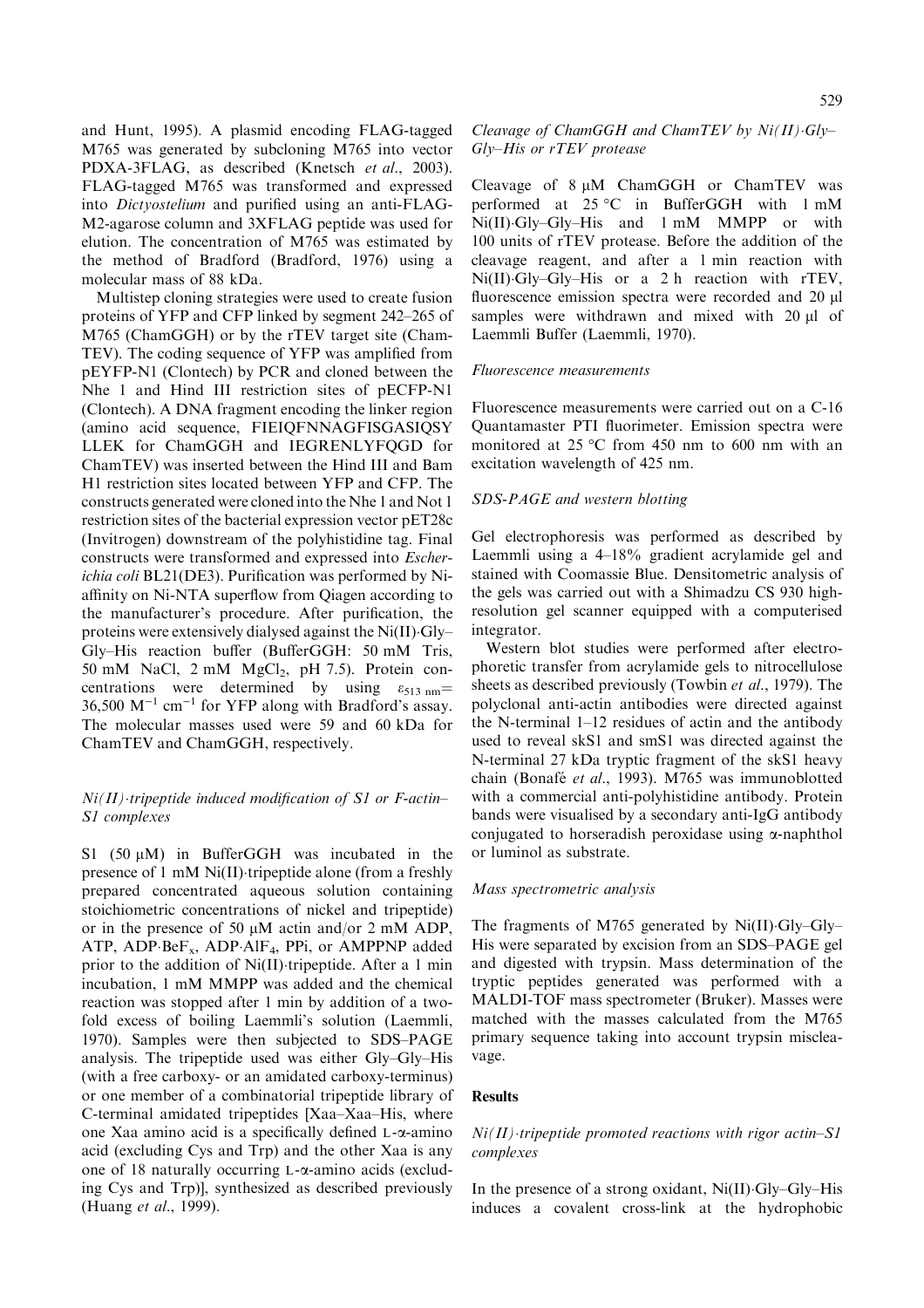

Fig. 1. Ni(II)·Gly-Gly-His reaction on rigor actin-S1 complexes. 50  $\mu$ M actin was mixed with 50  $\mu$ M skS1 (a), smS1 (b) or M765 (c) and 1 mM Ni(II)·Gly-Gly-His as described in Materials and methods. Samples were analysed on Coomassie Blue stained SDS–polyacrylamide gels before (a) and after (b) a 1-min incubation with 1 mM MMPP. For muscle S1 isoforms, the gel was immunoblotted with antibodies directed against actin or S1 heavy chain and revealed by a secondary anti-IgG antibody conjugated to horseradish peroxidase, using  $\alpha$ -naphthol as a substrate. For M765, the gel was immunoblotted with antibodies against actin or the C-terminal polyhistidine tag of M765 and revealed by ECL (see Materials and methods).

interface between F-actin and skeletal muscle S1 (Bertrand et al., 1997). In order to compare the interface formed between actin and different myosin isoforms, we performed the same  $Ni(II)$ ·Gly–Gly–His treatment of actin complexed with skeletal muscle (skS1), smooth muscle (smS1) or Dictyostelium discoideum (M765) myosin motor domain.

Skeletal muscle S1 (skS1) is composed of part of myosin heavy chain (95 kDa fragment) and A2 light chain (Figure 1a, lane a).  $Ni(II)$  Gly–Gly–His induced reaction on skS1 bound to actin generated two crosslinked products of 180 and 260 kDa, as described previously (Figure 1a, lane b) (Bertrand et al., 1997). The covalent product of 260 kDa reacted only with anti 95 kDa antibodies and was identified as a covalent skS1 heavy chain oligomer. The product of 180 kDa corresponds to a cross-linked actin–skS1 complex, since it reacts with both anti-actin and anti-skS1 antibodies. Extensive peptide mapping showed that the crosslinking occurs between actin residues 48–113 and skS1 heavy chain residues 506–561 (Bertrand et al., 1997).

Smooth muscle S1 (smS1), prepared by papain digestion of chicken gizzard myosin filaments, contains two light chains (LC17 and LC20) in addition to the 97 kDa fragment corresponding to residues 1–855 of the myosin heavy chain. A 75 kDa band also appears on SDS–PAGE resulting from uncontrolled cleavage of the 97 kDa fragment (Figure 1b, lane a). Upon  $Ni(II)$  $·$ Gly–Gly–His treatment of the smS1–actin complex, a major 220 kDa product was formed (Figure 1b, lane b). Like the 180 kDa product obtained with skS1, western blotting revealed that the 220 kDa band contains both actin and smS1 and corresponds to a covalent actin–smS1 complex.

In contrast to the high molecular weight cross-linked products observed for muscle S1 isoforms, the reaction of Ni(II)·Gly-Gly-His with M765 (Dictyostelium discoideum myosin residues 1–765) bound to actin

generated two low molecular weight bands of 28 and 56 kDa (Figure 1c). An antibody directed against actin labelled neither of these two bands. Since the entire M765 molecule has a molecular weight of 88 kDa, and since the amount of M765 dramatically decreased with the formation of the 28 and 56 kDa bands, we propose that the two reaction products arose from the cleavage of the M765 heavy chain. An antibody directed against the polyhistidine tag fused to the C-terminus of the M765 heavy chain illuminated only the 56 kDa band showing that the cleavage occurred 56 kDa from the Cterminus of M765 (Figure 1c). All three components of the reaction,  $Ni^{2+}$ , Gly-Gly-His and MMPP, were necessary for this cleavage reaction since the removal of any one of them prevented M765 degradation (data not shown). Furthermore, since  $Ni^{2+}$  is well known to display a high affinity for histidine residues, we investigated whether the cleavage was related to the presence of the polyhistidine tag on M765. Identical experiments performed with M765 molecule tagged with the flag peptide instead of the polyHis-tag generated the same cleavage, excluding the involvement of the histidinecontaining tag during the reaction (data not shown).

## Identification of the  $Ni(II)$ · $Gly$ - $Gly$ -His cleavage site in Dictyostelium discoideum myosin M765

To identify the cleavage site along M765, we attempted a sequence determination of the 28 and 56 kDa fragments but neither of them yielded a sequence when subjected to automated Edman degradation. This result, which was also reported after cleavage of calmodulin by  $Ni(II)$ ·Gly–Gly–His (Cuenoud *et al.*, 1992), suggests the formation of a chemically modified N-terminus within the cleaved fragment during or after the reaction. A more precise localization of the cleavage site was achieved by comparison of mass spectrometry profiles of the tryptic digests of the two fragments. Mass spectrometric analysis of the tryptic digest of the 28 kDa fragment revealed peptides contained between amino acids 1 and 229, while within the 56 kDa tryptic digest, we detected peptides covering amino acids 268– 765. The tryptic peptide corresponding to residues 242– 265 with a mass of 2690 Da never appeared during the analysis. In light of the above data, we propose that the site of  $Ni(II)$  Gly–Gly–His induced cleavage is localised within this highly hydrophobic segment 242–265 of the M765 heavy chain. This conclusion is consistent with the good correlation found between the apparent electrophoretic molecular weights of 28 and 56 kDa, and the resulting theoretical molecular weights of 27.6 and 57.8 kDa, respectively.

We further examined the properties of this cleavage site through an experiment in which a DNA strand encoding segment 242–265 was inserted between the DNA sequences coding for YFP and CFP fluorescent proteins, generating a so-called chameleon ChamGGH protein. In a situation where the primary sequence of segment  $242-265$  is sufficient for the Ni(II) $-Gly-Gly-His$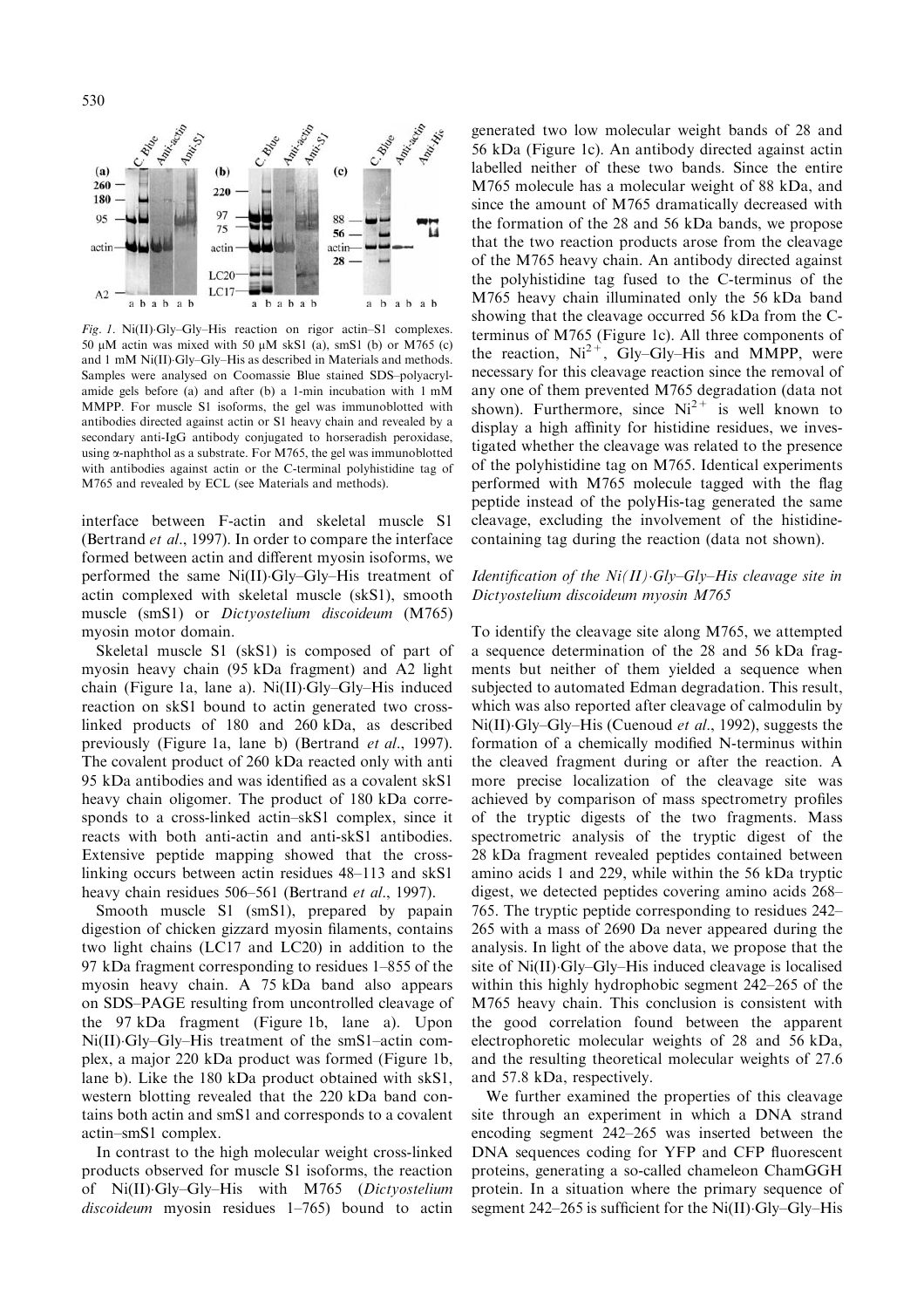

Fig. 2. Ni(II) Gly–Gly–His reaction and rTEV proteolysis of ChamGGH and ChamTEV, respectively. (a) 8  $\mu$ M ChamGGH was treated for one min with  $1 \text{ mM Ni(II)}$ -Gly–His and  $1 \text{ mM MMPP}$ . (b)  $8 \mu \text{M ChamTEV}$  was treated with rTEV protease for  $2 \text{ h}$ . The insets show the Coomassie Blue stained gels of the protein content before (first lane) and after (second lane) the reaction. The emission spectra are monitored from 450 to 600 nm by exciting the solution at 425 nm before (full line) and after the reaction (dotted line).

induced cleavage to occur, one would expect that breaking the linker sequence between YFP and CFP would result in a loss of the fluorescence energy transfer (FRET) between fluorescence donor, CFP and fluorescence acceptor, YFP. Figure 2a shows that the fluorescence emission spectra of ChamGGH were identical before (full line) and after (dotted line)  $Ni(II)$  $Gly-Gly$ His treatment, with a minor peak at 475 nm corresponding to CFP's emission and a major peak at 527 nm for YFP's emission. This result suggested the absence of cleavage of the chameleon protein. Consistent with this observation, the SDS polyacrylamide gel pattern was unchanged before and after reaction, with a single 60 kDa band corresponding to the expected ChamGGH molecular weight (Figure 2a, inset). As a control for the usefulness of this experimental approach, the same experiment was performed with a different chameleon YFP–CFP protein containing an rTEV protease sensitive linker (ChamTEV). As reported in Figure 2b, rTEV digestion of ChamTEV almost totally abolished YFP fluorescence emission at 527 nm whereas CFP emission at 475 nm was enhanced, presumably due to the fact that its excited state was no longer quenched by YFP. Accordingly, two bands of 31 and 28 kDa, corresponding to YFP and CFP, respectively, appeared on SDS gels after the cleavage reaction (Figure 2b, inset). Additional experiments showed that ChamGGH and ChamTEV still produced FRET after treatment with rTEV and  $Ni(II)$ ·Gly–Gly–His respectively, indicating that those fusion proteins were also not cleaved (data not shown). These results confirm that the primary sequence of segment 242–265 alone is not sufficient for  $Ni(II)$  Gly–Gly–His-induced cleavage and strongly suggest that this cleavage reaction is highly dependent on the protein conformation surrounding the 242–265 segment of native, intact M765.

# Optimization of the  $Ni(II)$  tripeptide reactions

In addition to the nature of the products of the  $Ni(II)$  $·$ Gly–Gly–His reaction, the efficiency of the reaction is also significantly different between muscle and Dictyostelium discoideum myosin motor domains. Less than 15% of the muscle S1 molecules were cross-linked to actin while about 60% of M765 were cleaved in the presence of Ni(II)·Gly–Gly–His and MMPP under identical experimental conditions (Figure 1). This difference in yield could result from the fact that in the case of the cross-linking reaction (for muscle S1) the reagent is required to modify both S1 and actin. However, increasing the concentration of the reagents or the incubation time had no effect on the amount of crosslinked or cleaved S1. This observation suggests the existence of a competitive deactivation/degradation of the reagents which might be predominant in the case of muscle actin–S1 complexes.

In an attempt to optimise the actin–S1 cross-linking and cleavage reactions and to potentially gain information on their molecular mechanisms, we treated each protein complex with two  $NH_2$ -Xaa-Xaa-His-CONH<sub>2</sub> tripeptide libraries in which the first  $(Xaa<sub>1</sub>)$  or the second  $(Xaa<sub>2</sub>)$  amino acid was defined systematically while the remaining, undefined position contained an equal representation of the remaining  $18$  L- $\alpha$ -amino acids employed (Huang et al., 1999). With all tripeptides tested, the products of each reaction were identical to those obtained with Gly–Gly–His, i.e., a cross-linked complex in the presence of muscle S1 and a cleavage reaction with Dictyostelium discoideum myosin motor domain (data not shown). However, by quantifying the amount of cross-linked or cleaved products, we observed significant differences in the reactivity of the tripeptides as a function of their amino acid compositions (Figure 3).

Of immediate note, presence of a C-terminal peptide amide decreased the amount of muscle S1 cross-linking by 15–17%, while having only a minor effect (less than 4%) on the cleavage of M765 (Figure 3, acid vs. amide bars). In addition, it was found that the yields of crosslinked products obtained with skS1 and smS1 were strongly dependent on the nature of the amino acid residues located in both the first and second peptide positions of Ni(II)·Xaa–Xaa–His. However, none of the tripeptides tested exhibited a higher reactivity than Gly– Gly–His–COOH. Interestingly, simple visual inspection of the histograms in Figure 3 indicated that the Xaa specificity of the cross-linking reaction differed between the two muscle myosin isoforms. Finally, the cleavage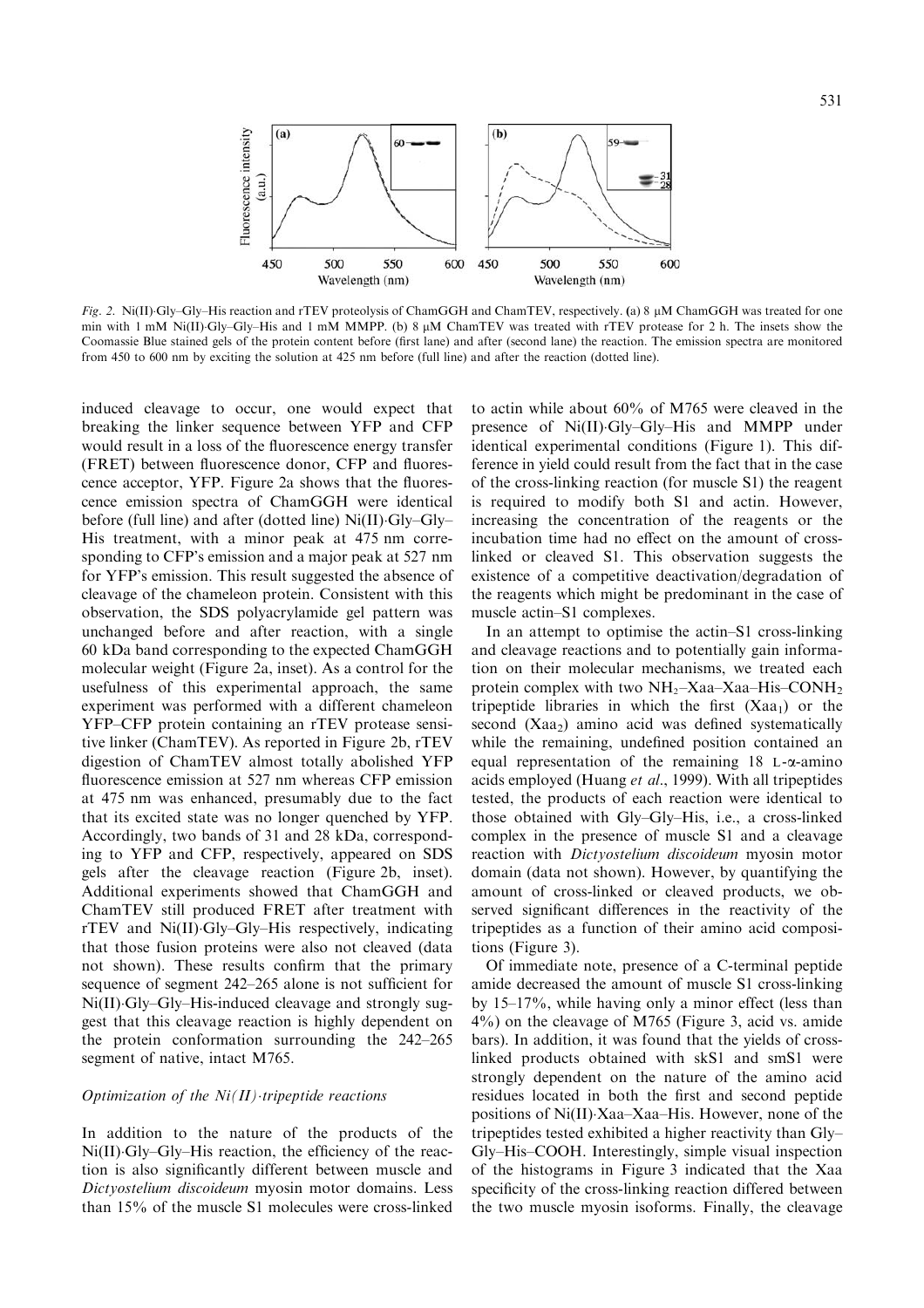

Fig. 3. Efficiency of Ni(II) Xaa<sub>1</sub>–Xaa<sub>2</sub>–His tripeptides on the actin–S1 complexes. The reaction was conducted as described in the legend to Figure 1 using either Gly–Gly–His (acid form, first column or amide form, second column) or one of the C-terminal amide tripeptides issued from the libraries. The cross-linking efficiency for skS1 (a), and smS1 (b) and the cleavage efficiency for M765 (c) were monitored by estimating the amount of cross-linking and cleavage products on Coomassie Blue stained SDS–polyacrylamide gels. Results are reported in percentages relative to that obtained with the acid form of Gly–Gly–His. The left panels correspond to the library in which the Xaa<sub>1</sub> amino acid is specifically defined (using the single letter code) while Xaa<sub>2</sub> contains an equal representation of 18 naturally occurring L- $\alpha$ -amino acids (excluding Cys and Trp) (Huang et al., 1999). In the right panels, the second amino acid, Xaa<sub>2</sub>, is specifically defined while Xaa<sub>1</sub> contains an equal representation of 18 naturally occurring L- $\alpha$ -amino acids (excluding Cys and Trp).

reaction of M765 was observed to be less sensitive to the amino acid in the first Xaa position, except for the strong inhibitory effect of Pro and Tyr; this reaction is much more sensitive to the amino acid in the  $Xaa<sub>2</sub>$ position in which Gly and Asn were favoured.

Given the nature of these results, it is difficult to outline a set of general rules concerning the dependence of Ni(II)Xaa–Xaa–His amino acid composition on the mechanism of the cross-linking or cleavage reactions since the most effective amino acids within the Xaa– Xaa–His peptide ligands tested did not share any common characteristic other than the presence of the C-terminal His residue and the overriding efficiency of Gly in the remaining tripeptide positions. In any case, these experiments revealed that the most efficient reagent on the actin–S1 complexes was Gly–Gly–His containing a C-terminal carboxylate. Therefore all further experiments were performed with the acid form of Gly–Gly–His.

# Effect of nucleotides on the  $Ni(II)$  $·$ Gly-Gly-His reaction with actin–S1 complexes

Since the structure of S1 or of the actin–S1 interface is sensitive to the nucleotide bound to the active site of S1, we investigated the effect of various nucleotide analogues on the  $Ni(II)$ ·Gly–Gly–His-induced reaction. As demonstrated earlier by Bertrand and colleagues, the apparent molecular weight of 180 kDa of the skS1 containing cross-linked product obtained in the absence of nucleotide or in the presence of ADP, was shifted to 200 kDa in the presence of ATP or ADP Pi analogues (AMPPNP, PPi, ADP $B \cdot B \in F_x$  and ADP $A \cdot A \cdot F_x$ ; Figure 4a). The cross-linking sites involved in both covalent actin– skS1 adducts were mapped to S1 segment 506–561 and actin segment 48–113 using actin derivatives and proteolysed skS1 (Bertrand et al., 1997). The difference in the apparent molecular weights between the complexes was proposed to result from different cross-linking sites within these segments.

Cross-linking of actin to smS1 was also found to be nucleotide sensitive (Figure 4b). While the covalent actin–smS1 complex of 220 kDa was formed in the



Fig. 4. Effect of nucleotide analogues on the Ni(II) Gly–Gly–His– induced cross-linking of muscle actin–S1 complexes. 50  $\mu$ M actin was incubated with skS1 (a) or smS1 (b) and treated for one min with 1 mM Ni(II)Gly–Gly–His and 1 mM MMPP with no nucleotide or 2 mM ADP (lane b), or with 2 mM ATP, ADP.Be $F_x$ , ADP.Al $F_4$ , PPi, or AMPPNP (lane c with ATP). Lane a corresponds to the protein mixture before the addition of Ni(II)·Gly-Gly-His and MMPP. Samples were analysed by gel electrophoresis and stained with Coomassie Blue.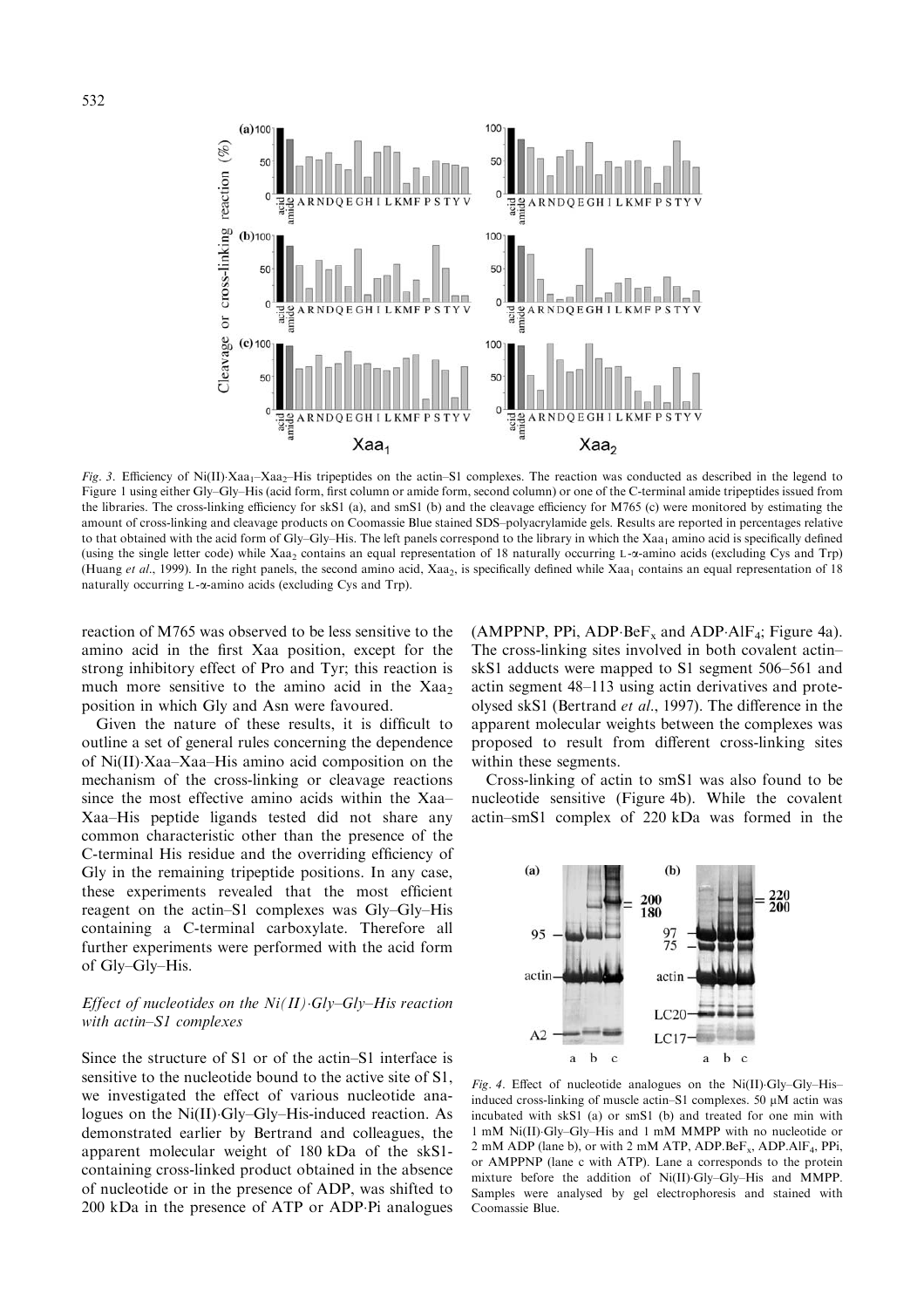

Fig. 5. Effect of nucleotide analogues on the  $Ni(II) \cdot Gly-Gly-His$ induced cleavage of M765. 50  $\mu$ M M765 in the presence (a) or in the absence (b) of 50  $\mu$ M actin was treated with 1 mM Ni(II) Gly–Gly– His and 1 mM MMPP with either no nucleotide or 2 mM ADP (lane b), 2 mM ATP (lane c), or 2 mM ADP Be $F_x$ , ADP AlF<sub>4</sub>, PPi, or AMPPNP (lane d shows result with AMPPNP). The sample in lane a was withdrawn just before the addition of  $Ni(II) \cdot Gly-Gly-His$  and MMPP. Samples were analysed by gel electrophoresis and stained with Coomassie Blue.

presence of all nucleotides, an additional cross-linked product of 200 kDa was generated only in the presence of ATP or ADP Pi analogues. Although the nucleotideinduced shift in the molecular weight is different (opposite) between the skeletal and smooth S1 isoforms, these results confirm the sensitivity of the hydrophobic actinmyosin interface towards the presence of  $\gamma$ -phosphatecontaining ligands in the muscle myosin active site.

The  $Ni(II)$  Gly-Gly-His induced cleavage of M765 is also sensitive to the state of the nucleotide bound to the active site (Figure 5). However, only the yield of cleavage and not the nature of the generated fragments varied upon nucleotide binding to M765. When the reaction was performed on the actin–S1 complex (Figure 5a), cleavage was totally inhibited in the presence of ATP and decreased by 58% in the presence of AD-PBe $F_x$ , ADP·AlF<sub>4</sub>, AMPPNP and PPi (with a 25% cleavage yield as compared to the 60% yield obtained in the absence of nucleotides). When M765 was treated in the absence of actin, a slightly lower yield of cleavage was observed in the presence of ADP and in the absence

of nucleotide (50% vs. 60% in the presence of actin). ATP and its analogues totally inhibited the cleavage reaction of M765 in the absence of actin (Figure 5b; lanes c and d). This last result indicates that the nucleotide-induced inhibition observed in the presence of actin was clearly due to structural changes occurring in M765 upon ATP binding. The 25% cleavage yield observed on the actin–M765 complex in the presence of ATP analogues could result from a partial dissociation of the nucleotide in the presence of actin (Figure 5a, lane d; Werber et al., 1992; Bobkov et al., 1997). Taken together, these data confirm that the cleavage reaction is strongly conformation-dependent as first suggested by the results obtained with the chameleon constructs discussed above (Figure 2).

#### Discussion

By comparing three different myosin isoforms alone or associated with actin, this work highlights the specificity of  $Ni(II)$  $Gly-Gly-His$  reactions with proteins and their effectiveness in probing specific conformational changes in proteins and protein complexes.

## Specificity of the  $Ni(II)$  Gly–Gly–His reaction

Our results show that in the presence of MMPP, Ni(II)·Xaa–Xaa–His chelates react with actomyosin complexes in a myosin isoform-specific and nucleotidestate dependent way. Muscle S1 isoforms are crosslinked to actin while the Dictyostelium motor domain is cleaved at a single locus in its heavy chain. The S1 residues cross-linked to actin have been identified previously within segment 506–561 of skS1 (Bertrand et al., 1997). This segment is located in the lower 50 kDa domain and includes a helix–loop–helix motif (Pro529– His558) proposed to represent a hydrophobic part of the primary, stereo-specific actin binding site of skS1 (Figures 6 and 7) (Rayment et al., 1993b; Milligan 1996). We localised the cleavage site within segment



Fig. 6. Comparison of the primary sequences of the Ni(II)-Gly–Gly–His specific cross-linking and cleavage sites between the different S1 isoforms. Amino acids present in at least two of the three sequences are in bold. Arrows indicate potentially reactive Phe (F) residues. b-strands (horizontal arrows) and loops (lines) are noted below the cleaved segment.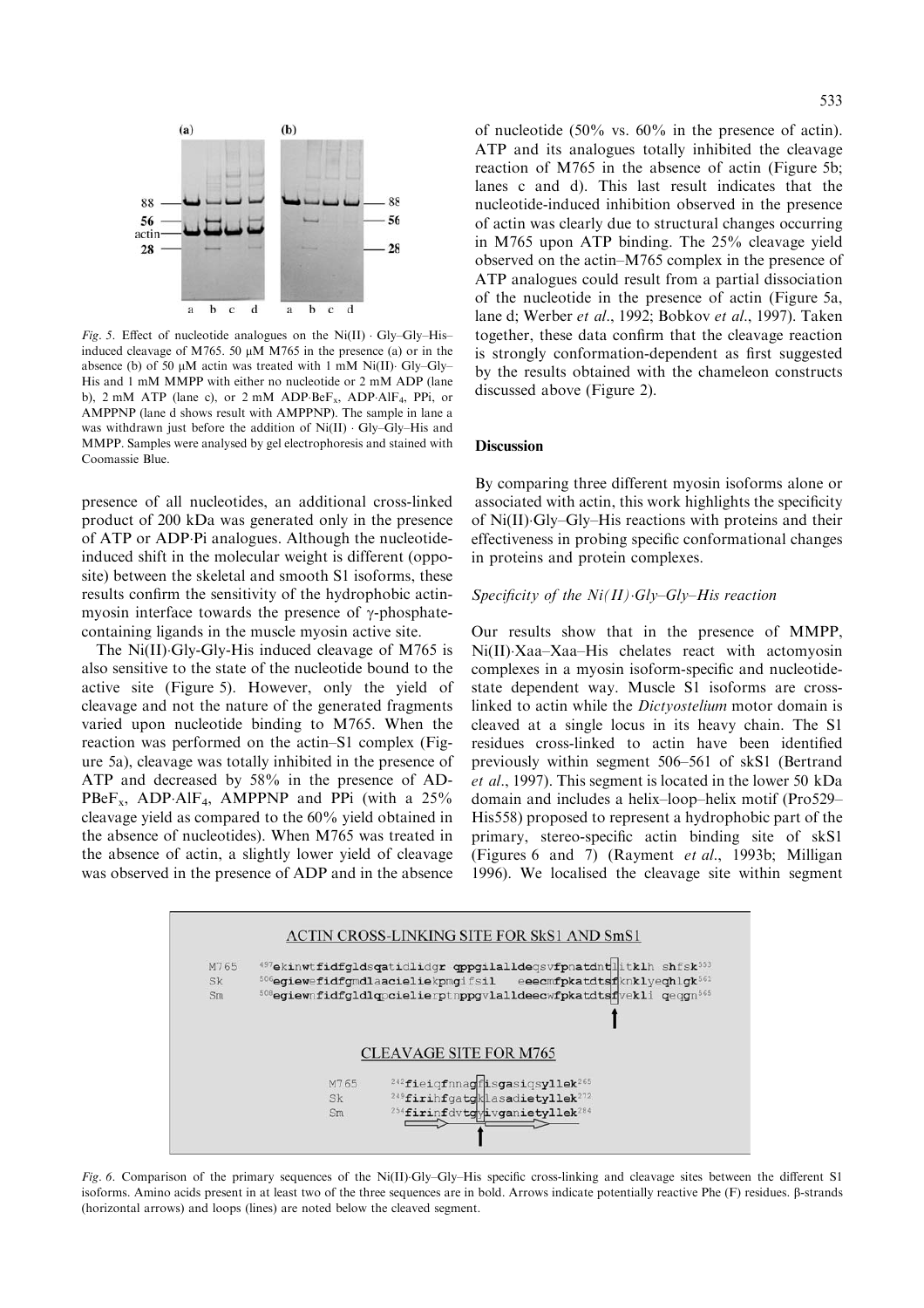242–265 of the M765 heavy chain. The primary sequence of this segment shares a 50 and 58% identity with the corresponding residues in skS1 (249–272) and in smS1 (254–284), respectively (Figure 6). Despite this relatively high primary sequence conservation, only  $M765$  is cleaved in the Ni(II) $-Gly-Gly-His-induced$ reaction.

Ni(II)·Gly–Gly–His has been proposed to induce radical formation in aromatic residues (Brown et al., 1995). In good agreement with this idea, we identified aromatic residues likely involved in the cross-linking and cleavage reactions (Figure 6). A phenylalanine residue present in the cross-linked segment of SkS1 (Phe550) and SmS1 (Phe555) but not in the corresponding segment in M765 may participate in the muscle myosin isoformspecific cross-linking reaction. Phe252, present in the cleaved segment of M765 but absent in muscle S1 isoforms, is a plausible candidate for the cleavage reaction. A chimeric protein composed of two fluorescent proteins separated by segment 242–265 was not cleaved by  $Ni(II)$  $-Gly$ - $HiS$ , thus revealing that the presence of Phe252 alone, nor the nature of the primary sequence of segment 242–265, were sufficient to explain the specificity of the cleavage reaction. We therefore propose that amino acids surrounding the cleaved segment in the three-dimensional protein structure determine the specificity of the  $Ni(II) \cdot Xaa-Xaa-H$  reaction. This proposal is in accordance with the results obtained with bovine brain calmodulin in which  $Ni(II)$ ·Gly–Gly–His-induced cleavage occurred within segment 43–75 (second EFhand) (Cuenoud et al., 1992), which shares no significant primary sequence identity with the M765 cleavage segment described in this work.

#### Optimization of the  $Ni(II)$ ·Gly-Gly-His reaction

In an attempt to optimise the  $Ni(II)$  Gly–Gly–His induced reactions observed in this study, and to perhaps probe their mechanisms of action, we tested combinatorial tripeptide libraries of Xaa–Xaa–His ligands in which the first or the second amino acid positions were varied systematically. For all tripeptides tested, only the yield and not the nature of the products of their reaction with the proteins examined were changed. For both the cross-linking and the cleavage reactions, the tripeptide Gly–Gly–His, containing a C-terminal carboxylate, was revealed to be the most reactive. Unfortunately, no general rules concerning the mechanism of the crosslinking reaction could be discerned since the most effective amino acids did not appear to share a common characteristic. Note that in the case of B-form DNA cleavage the metallotripeptide  $Ni(II)$ -Pro–Lys–His exhibits the highest activity; this optimized reaction likely benefits from complementary hydrophobic and ionic contacts that are established between the metallotripeptide and DNA that stabilise the reagent in an advantageous binding orientation (Long and Claussen, 2003; Huang et al., 1999).

The fact that general rules could not be established for the reaction with these proteins suggests that the reaction of  $Ni(II)$ ·Gly–Gly–His with each protein complex is unique and results in a 'signature' pattern of selected Xaa amino acids influenced by the individual three dimensional environments of each protein cleavage or cross-linking site. Given that the highest level of activity was achieved in each instance with Gly residues, this result may also indicate that the reactivity of Ni(II)·Xaa–Xaa–His with the proteins examined may be negatively influenced by amino acids larger than Gly due to steric clashes with the protein substrates. Importantly, these results also suggest that the His imidazole and the N-terminal amine, H-bond donor functionalities common to all the metallopeptides tested, may be the main determinants of their reactivity with proteins, as is the case with the DNA minor groove (Fang *et al.*, 2004).

# Conformational changes of the myosin motor domain upon nucleotide binding

All the  $Ni(II)$ -Gly–His-induced reactions performed on the actin–myosin complexes exhibited specific sensitivities toward the nature of the nucleotide bound to S1. With skeletal muscle S1, two different covalent actin–skS1 complexes were generated depending on the type of nucleotide bound to S1; a 180 kDa product was obtained in the absence of nucleotide or with ADP. In this case, the actin–skS1 complex is in a strong binding conformational state defined from kinetic studies as the R-state (Geeves and Conibear, 1995). In contrast, with  $\gamma$ -phosphate-containing ligands (ATP or ADP-Pi analogues), which define a weak binding or A-state, a 200 kDa product was generated. In both cases, myosin segment 506–561 (containing the proposed cross-linked residue Phe550) was found to be involved in the cross-linking reaction (Bertrand *et al.*, 1997). Based on a recent reconstruction of the actin– myosin complex using the 3-D structure of S1 obtained in the absence of bound nucleotide, residue Phe550 (see above) would be located within the interface between actin and the lower 50 kDa domain (Coureux et al., 2003). This work suggests that Phe550, and in a more general view, the Phe550-containing helix of the lower 50 kDa domain changes its contacts with actin during the A- to R-state isomerization of the actin–myosin interface.

The cross-linking of actin to smS1 also revealed changes of the actin–myosin interface during the weak to strong binding states since, in addition to the covalent actin–smS1 complex of 220 kDa obtained in the absence of nucleotides or with ADP, a 200 kDa product was generated in the presence of ATP or ATP analogues. However, while the actin–skS1 interface was sensitive to the nucleotide in an all or none manner, the response of smS1 was mixed since with ATP or ADP-Pi analogues, the two types of cross-linked products were generated in approximately equal amounts. Though it is difficult to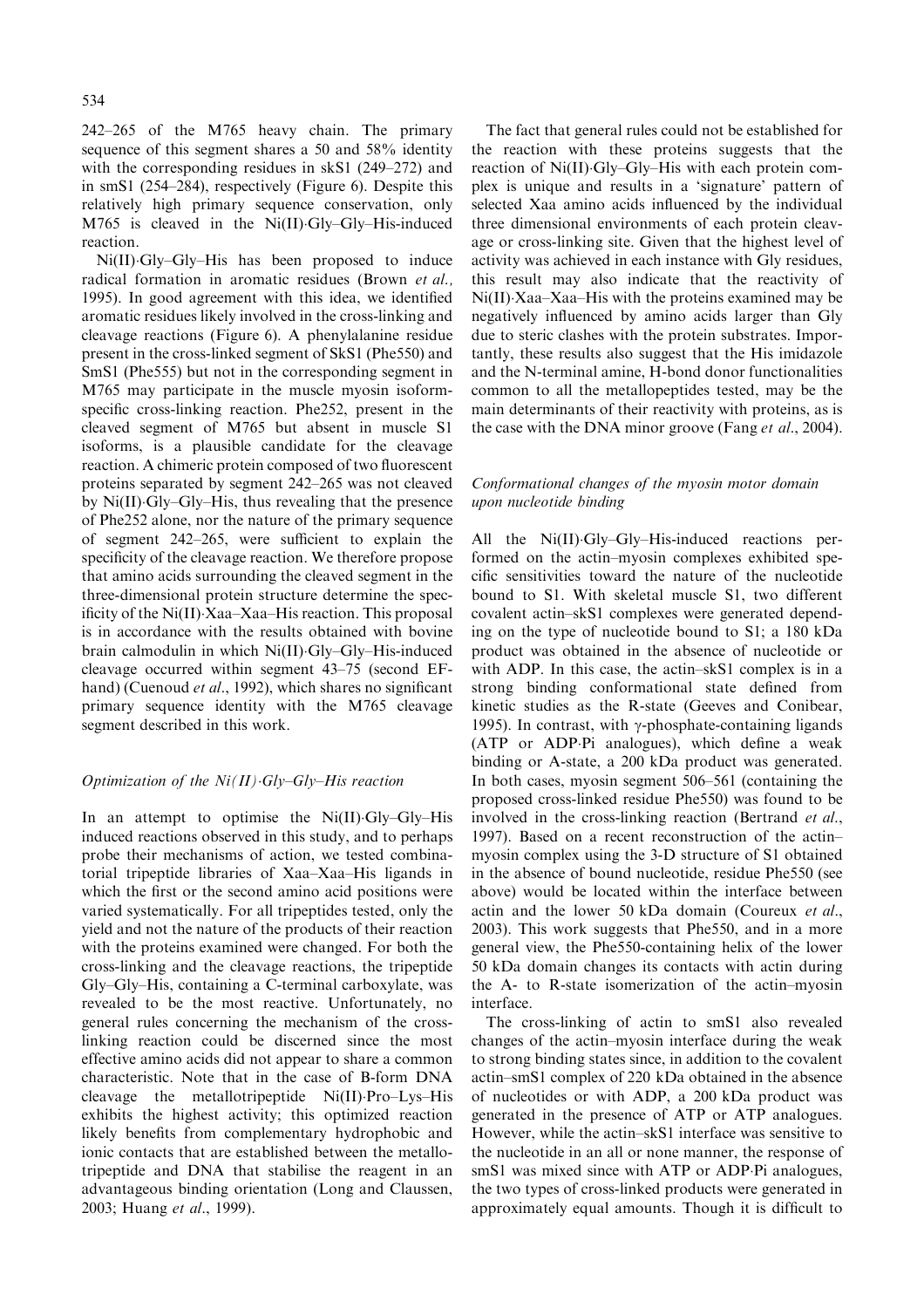rule out definitively the fact that ATP is partly consumed under our experimental conditions, these results could suggest that two types of actin–myosin interfaces coexist in the presence of ATP analogues. Together with other unusual actin binding properties of smooth muscle myosin (Whittaker et al., 1995), these results are likely to be involved in the force maintenance characterising this type of muscle.

For M765, both the nature of the nucleotide and the presence of actin affect the yield of heavy chain cleavage. Cleaved segment 242–265 follows switch I and has a strand-loop–strand-stretch structure (Figures 6 and 7). The two strands correspond to strand 6 and 7 of the seven-stranded  $\beta$ -sheet that couples the Nterminal region to the upper 50 kDa domain (Figure 7). Recent three-dimensional structures of the myosin motor domain obtained without bound nucleotide clearly show that strands  $5-7$  of this  $\beta$ -sheet undergo a distortion in the apo-state allowing a large movement of



Fig. 7. Localization of the cross-linking and cleavage sites in the threedimensional structure of the myosin motor domain. The structure of M765 in its apo state (Reubold et al., 2003) is shown either in a full view (a) or in an enlarged back view focused on the cleavage site (b). The 50 kDa fragments (dark grey) and the remainder of the molecule (light grey) are highlighted. The colour code is: cleavage site (segment 242–265), green; cross-linking site (segment 506–561), yellow; switch I (segment 229–240), blue; switch II (segment 455–464), light blue; P-loop (segment 179–187), dark blue; loop 1 (segment 201–209), magenta; loop 443–338, purple; loop 166–172, violet.  $ATP_{\gamma}$ Pi and actin binding sites are shown. The two possible candidates for the cross-linking (Phe550, yellow) and the cleavage (Phe252, green) reactions are also indicated as space-filled segments.

the upper 50 kDa domain, which results in closure of the 50 kDa cleft (Coureux et al., 2003; Reubold et al., 2003). However, the movement of the strands does not affect their H-bond pattern. Therefore, we do not expect cleavage to occur within these strands but rather within loop 248–252 or within stretch 262–265 which are flexible segments that may encompass changes in their electronic links. Since stretch 262–265 is completely conserved among the different myosin isoforms (Figure 6), it is unlikely to be specifically cleaved in Dictyostelium discoideum myosin. This analysis suggests that loop 248–252 contains the cleavage site, in good accordance with the presence of the non-muscle isoform specific Phe252 residue, as discussed above (Figure 6). It is important to note that loop 248–252 is surrounded in the 3-D structure by three other flexible loops: loop 166–172, loop 201–209 (also called loop 1) and loop 443–448 (Figure 7b). Interestingly, it is well established that loop 1 senses ATP hydrolysis and actin binding to S1 through changes in its proteolytic susceptibility (Applegate and Reisler, 1984; Mornet et al., 1985; Lheureux and Chaussepied, 1995) and the fact that it is more or less stabilized in the X-ray diffraction patterns depending on the nucleotide bound to S1 (Coureux et al., 2003). The size and the nature of loop 1 were correlated to the performance of the various myosin isoforms (Goodson et al., 1999). Note also that the effects observed on the proteolysis of loop 1 were different with actin, ADP and ATP in correlation with the sensitivity of the  $Ni(II)$  $·$ Gly–Gly–His-induced cleavage which is enhanced by actin, unaffected by ADP, and inhibited by ATP and ADP Pi. On the other hand, the loops formed by residues 166–172 and 443–448 also undergo distortions upon nucleotide binding (Whittaker et al., 1995; Coureux et al., 2003). The nucleotide- and actin-induced structural rearrangements of these three loops around loop 248–252 could change the reactivity of Phe 252 and/or the accessibility of Ni(II) $-Gly-Gly$ His to the cleaved residue. Altogether, these results suggest that the flexibility not only of loop 1 but of the set of these four loops is under the control of actin- or the type of nucleotide- bound to S1. This set of loops could represent a true hinge in the pathways of the catalytic and the actin binding sites which is fully active during the nucleotide-induced movement of the upper 50 kDa region.

In conclusion, our work has shown that the reactivity of proteins with  $Ni(II) \cdot X$ aa–Xaa–His can reveal conformational changes which are protein-specific and which can be different within the same protein family. This high specificity makes  $Ni(II) \cdot Xaa-Xaa-Hi$ s reactivity a very useful tool for discerning details of protein structure and function in the postgenomic area. To this end, expressing *in cellulo* a given protein fused to an Xaa– Xaa–His tripeptide-ligand could be a suitable method for the identification of intracellular partners by specifically cross-linking them to the fusion protein and for monitoring conformational changes during the activity of the fusion protein.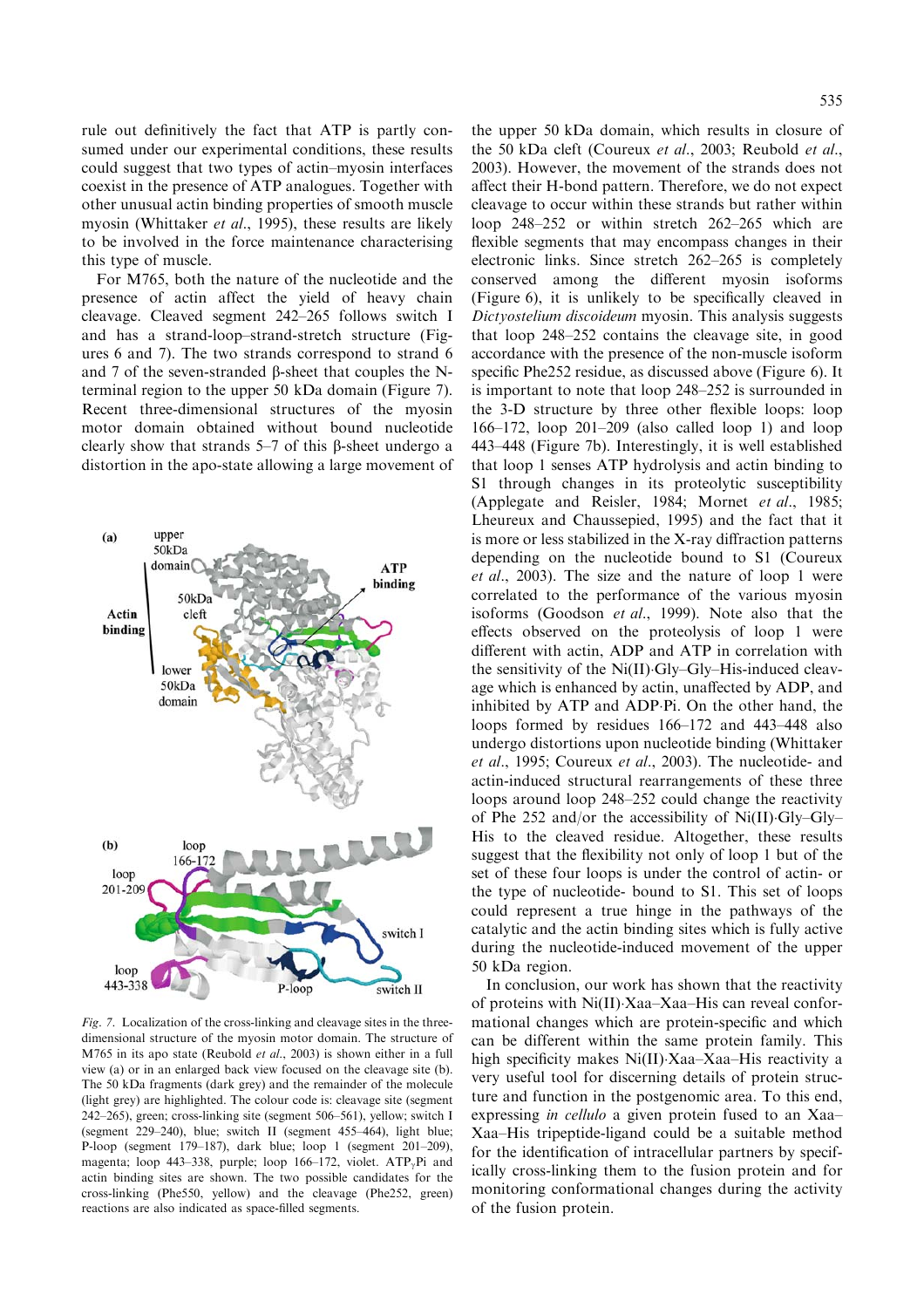## Acknowledgements

We thank Georgios Tsiavaliaris (Hannover Medical School) for producing the Flag-tagged M765. This work was supported by CNRS and AFM to P.C., by NIH (GM62831) to E.C.L. and by DFG (Ma1081/5-3 and MA1081/6-1) to D.J.M.

### References

- Applegate D and Reisler E (1984) Nucleotide-induced changes in the proteolytically sensitive regions of myosin subfragment 1. Biochemistry 23: 4779–4784.
- Bal W, Djuran MI, Margerum DW, Gray ET, Mazid MA, Tom RT, Nieboer E and Sadler PJ (1994) Dioxygen-induced decarboxylation and hydroxylation of  $[Ni^{II}(glycyl–glycyl–L-histidine)]$  occurs via Ni<sup>III</sup>: X-ray crystal structure of [Ni<sup>II</sup>(glycyl–glycyl–hydroxy-D, L-histamine)] $3H<sub>2</sub>O$ . J Chem Soc, Chem Commun 1889-1890.
- Bertrand R, Derancourt J and Kassab R (1997) Probing the hydrophobic interactions in the skeletal actomyosin subfragment 1 and its nucleotide complexes by zero-length cross-linking with a nickel–peptide chelate. Biochemistry 36: 9703–9714.
- Bobkov AA, Sutoh K and Reisler E (1997) Nucleotide and actin binding properties of the isolated motor domain from Dictyostelium discoideum myosin. J Muscle Res Cell Motility 18: 563–571.
- Bonafe N, Chaussepied P, Capony JP, Derancourt J and Kassab R (1993) Photochemical cross-linking of the skeletal myosin head heavy chain to actin subdomain-1 at Arg95 and Arg28. Eur J Biochem 213: 1243–1254.
- Bradford MM (1976) A rapid and sensitive method for the quantitation of microgram quantities of protein utilising the principle of protein–dye binding. Anal Biochem 72: 248–254.
- Brown KC, Yang SH and Kodadek T (1995) Highly specific oxidative cross-linking of proteins mediated by a nickel–peptide complex. Biochemistry 34: 4733–4739.
- Brown KC, Yu Z, Burlingame AL and Craik CS (1998) Determining protein–protein interactions by oxidative cross-linking of a glycine–glycine–histidine fusion protein. Biochemistry 37: 4397–4406.
- Coureux PD, Wells AL, Menetrey J, Yengo CM, Morris CA, Sweeney HL and Houdusse A (2003) A structural state of the myosin V motor without bound nucleotide. Nature 425: 419–423.
- Cuenoud B, Tarasow TM and Schepartz A (1992) A new strategy for directed protein cleavage. Tetrahedron Lett. 33: 895–898.
- Dominguez R, Freyzon Y, Trybus KM and Cohen C (1998) Crystal structure of a vertebrate smooth muscle myosin motor domain and its complex with the essential light chain: visualization of the prepower stroke state. Cell 94: 555–571.
- Eisenberg E and Kielley WW (1974) Column chromatographic separation and activity of the three, active troponin components with and without tropomyosin present. J Biol Chem 249: 4742-4748.
- Fang Y-Y, Ray BD, Claussen CA, Lipkowitz KB and Long EC (2004) Ni(II)Arg–Gly–His–DNA interactions: investigations into the basis for minor-groove binding and recognition. *J Am Chem Soc* 126: 5403–5412.
- Fisher AJ, Smith CA, Thoden JB, Smith R, Sutoh K, Holden HM and Rayment I (1995) X-ray structures of the myosin motor domain of Dictyostelium discoideum complexed with MgADP-BeFx and MgADP-AlF4. Biochemistry 34: 8960-8972.
- Geeves MA and Conibear PB (1995) The role of three-state docking of S1 with actin in force generation. Biophys J 68: 194S–201S.
- Goodson HV, Warrick HM and Spudich JA (1999) Specialized conservation of surface loops of myosin: evidence that loops are involved in determining functional characteristics. J Mol Biol 287: 173–185.
- Harford C and Sarkar B (1997) Amino terminal Cu(II)- and Ni(II) binding (ATCUN) motif of proteins and peptides: metal binding, DNA cleavage, and other properties. Acc Chem Res 30: 123-130.
- Harford C, Narindrasorasak S and Sarkar B (1996) The designed protein M(II)·Gly-Lys-His-Fos(138-211) specifically cleaves the AP-1 binding site containing DNA. Biochemistry 35: 4271–4278.
- Houdusse A and Sweeney HL (2001) Myosin motors: missing structures and hidden springs. Curr Opin Struct Biol 11: 182–194.
- Houdusse A, Kalabokis VN, Himmel D, Szent-Gyorgyi AG and Cohen C (1999) Atomic structure of scallop myosin subfragment S1 complexed with MgADP: a novel conformation of the myosin head. Cell 97: 459–470.
- Huang X, Pieczko ME and Long EC (1999) Combinatorial optimization of the DNA cleaving  $Ni(II)$ ·Xaa-Xaa-His metallotri peptide domain. Biochemistry 38: 2160–2166.
- Knetsch ML, Tsiavaliaris G, Zimmermann S, Ruhl U and Manstein DJ (2003) Expression vectors for studying cytoskeletal proteins in Dictyostelium discoideum. J Muscle Res Cell Motility 23: 605– 611.
- Laemmli UK (1970) Cleavage of structural proteins during the assembly of the head of bacteriophage T4. Nature 227: 680–685.
- Lheureux K and Chaussepied P (1995) Comparative studies of the monomeric and filamentous actin–myosin head complexes. Biochemistry 34: 11435–11444.
- Liang Q, Ananias DC and Long EC (1998) Ni(II) Xaa-Xaa-His induced DNA cleavage: deoxyribose modification by a common "activated" intermediate derived from KHSO<sub>5</sub>, MMPP, or  $H_2O_2$ . J Am Chem Soc 120: 248–257.
- Long EC and Claussen CA (2003) In Demeunynk M, Bailly C and Wilson WD (Eds), DNA and RNA Binders: From Small Molecules to Drugs, (pp. 88-125) Wiley-VCH.
- Mack DP and Dervan PB (1990) Nickel-mediated sequence-specific oxidative cleavage of DNA by a designed metalloprotein. J Am Chem Soc 112: 4604–4606.
- Mack DP and Dervan PB (1992) Sequence-specific oxidative cleavage of DNA by a designed metalloprotein, Ni(II)·GGH(Hin139-190). Biochemistry 31: 9399–9405.
- Manstein DJ and Hunt DM (1995) Overexpression of myosin motor domains in *Dictyostelium*: screening of transformants and purification of the affinity tagged protein. J Muscle Res Cell Motility 16: 325–332.
- Marianne-Pepin T, Mornet D, Audemard E and Kassab R (1983) Structural and actin-binding properties of the trypsin-produced HMM and S1 from gizzard smooth muscle myosin. FEBS Lett 159: 211–216.
- Milligan RA (1996) Protein–protein interactions in the rigor acto myosin complex. Proc Natl Acad Sci USA 93: 21–26.
- Mornet D, Pantel P, Audemard E, Derancourt J and Kassab R (1985) Molecular movements promoted by metal nucleotides in the heavy-chain regions of myosin heads from skeletal muscle. J Mol Biol 183: 479–89.
- Nagaoka M, Hagihara M, Kuwahara J and Sugiura Y (1994) A novel zinc finger-based DNA cutter: biosynthetic design and highly selective DNA cleavage. *J Am Chem Soc* 116: 4085-4086.
- Offer G, Moos C and Starr R (1973) A new protein of the thick filaments of vertebrate skeletal myofibrils. Extractions, purification and characterization. J Mol Biol 74: 653–676.
- Rayment I, Hoden HM, Whittaker M, Yahn CB, Lorenz M, Holmes KC and Milligan RA (1993a) Three-dimensional structure of myosin subfragment-1: a molecular motor. Science 261: 50–58.
- Rayment I, Holden HM, Whittaker M, Yahn CB, Lorenz M, Holmes KC and Milligan RA (1993b) Structure of the actin–myosin complex and its implications for muscle contraction. Science 261: 58–65.
- Reubold TF, Eschenburg J, Becker A, Kull FJ and Manstein DJ (2003) A structural model for actin-induced nucleotide release in myosin. Nat Struct Biol 10: 826–830.
- Smith CA and Rayment I (1996) X-ray structure of the magnesium(II).ADP.vanadate complex of the Dictyostelium discoideum